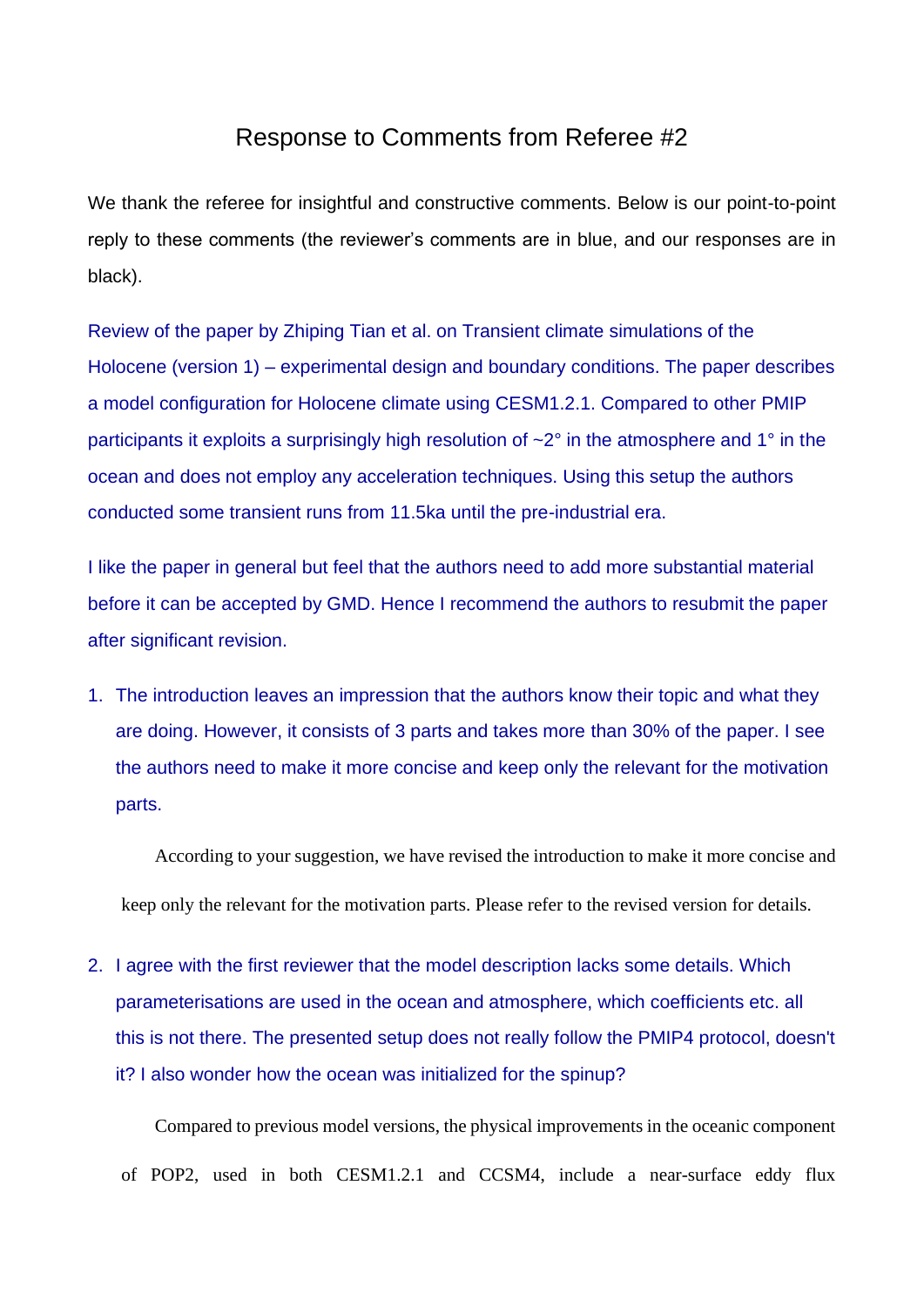parameterization, an abyssal tidally mixing parameterization, an overflow parameterization to represent the Denmark Strait, Faroe Bank Channel, Weddell Sea, and Ross Sea overflows, a submesoscale mixing scheme, vertically-varying thickness and isopycnal diffusivity coefficients, and modified and generally reduced horizontal viscosity coefficients as detailed in Danabasoglu et al. (2012) and Hurrell et al. (2013). The atmospheric component of CAM4 contains notable improvements in the deep convection parameterization, in which the calculation of Convective Available Potential Energy (CAPE) has been reformulated to include more realistic dilution effects through an explicit representation of entrainment, and sub-grid scale convective momentum transports have also been added. The CAM4 also contains improvements in the cloud fraction parameterization with a freeze-drying process contributing to a greater consistency between polar cloud fraction and water condensate properties, and in the radiation interface and computational scalability as detailed in Neale et al. (2010). The above details in the model description on the parameterizations and coefficients used in the ocean and atmosphere have been added in the revised manuscript accordingly (Lines 168–172 and 176–180).

Most of the presented setup for our all-forcing transient experiment follows the PMIP4 protocol for the transient deglaciation (21–0 ka) experiments, including the boundary conditions of astronomical parameters, trace gases, ice sheet and orography from 11.5 ka to the preindustrial period. The meltwater flux change is not considered here, which is also one of the three options in the PMIP4 last deglacial experiment protocol (Lines 278–279). Since our transient simulations start from the early Holocene at 11.5 ka, the spin-up experimental setup is different from that recommended for PMIP4 transient deglaciation experiments, the latter of which uses the last glacial maximum spinup (21 ka) or the transient orbit and trace gases spinup (26–21 ka). In particular, the initial ocean condition is taken from an archived 500-yr spinup from NCAR model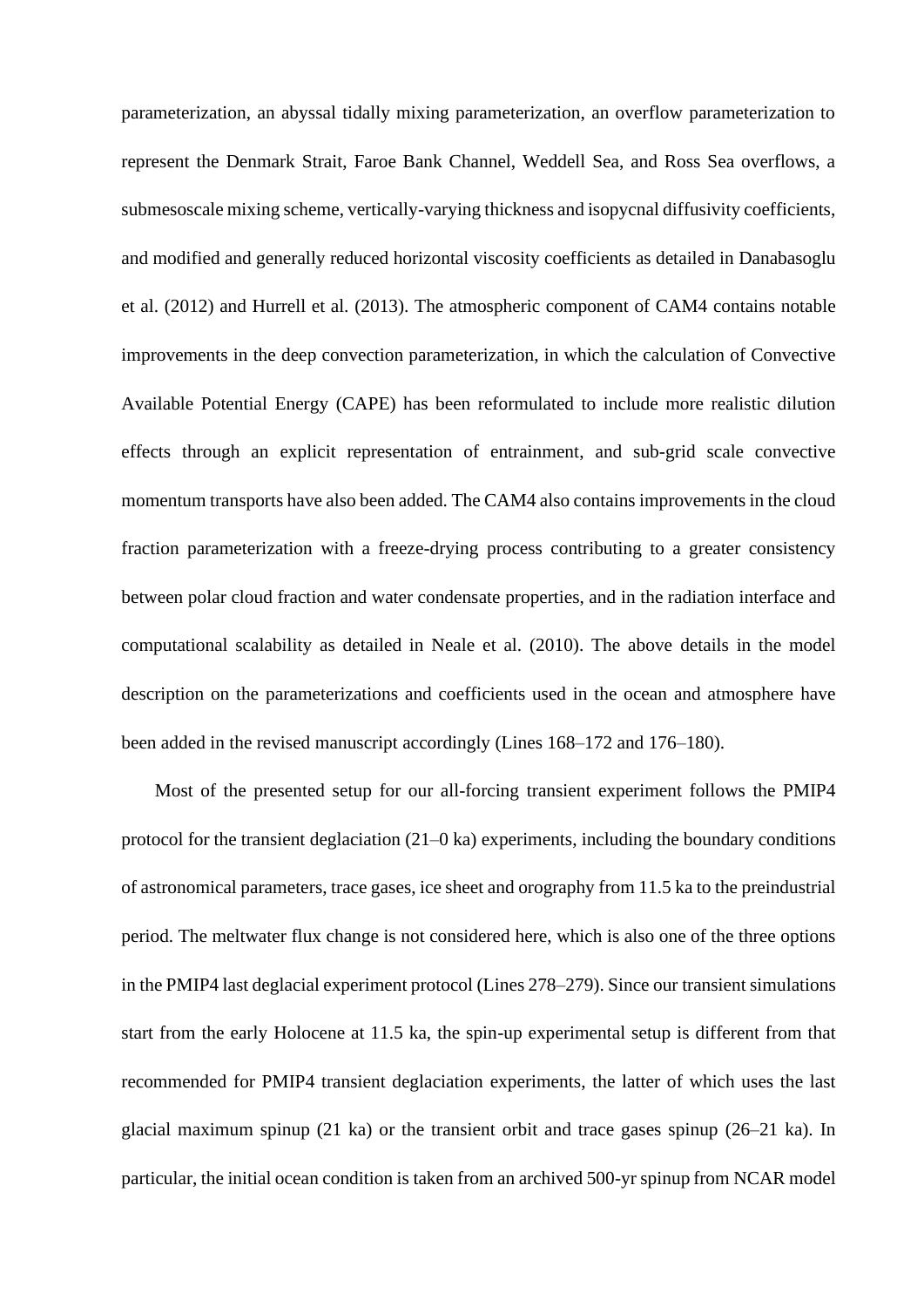case "b40.1850.track1.2deg.003", a preindustrial control experiment performed by CCSM4 with 2° resolution in the atmosphere and 1° resolution in the ocean, which can be downloaded from the CCSM4 input data archive (https://svn-ccsminputdata.cgd.ucar.edu/trunk/inputdata/ccsm4\_init/b40.1850.track1.2deg.003/0501-01-01/). We have added this information in the revised version (Lines 210–212 and 404–407).

## 3. line 295: Is it a standard practice in PMIP? I expect the effect is enorm!

There are three options for the freshwater fluxes provided for the PMIP4 transient deglaciation experiments: melt-uniform, melt-routed and no-melt (https://pmip4.lsce.ipsl.fr/doku.php/exp\_design:degla). As one of the above options, the meltwater flux change is not considered in our Holocene transient simulations. Considering the high computational cost with the relatively high-resolution model (2° resolution in the atmosphere and 1° resolution in the ocean), the main purpose of running this set of Holocene transient simulations is to investigate the full- and single-forcing effects of several most important boundary conditions, including the orbital parameters, GHG concentrations, and ice sheets, on the Holocene climate evolution. The meltwater flux change, solar irradiance and volcanic forcing, land-use and vegetation changes, dust and aerosol effects, and stratospheric chemistry and dynamics are not fully considered here, all of which will have effects on the results as you pointed out. We have added the statements in the revised manuscript accordingly (Lines 278–279 and 391–394).

4. For a GMD paper on the model setup description it would be necessary to present the model performance, scalability and throughput for different model components distinguishing between IO, ocean and atmosphere costs etc.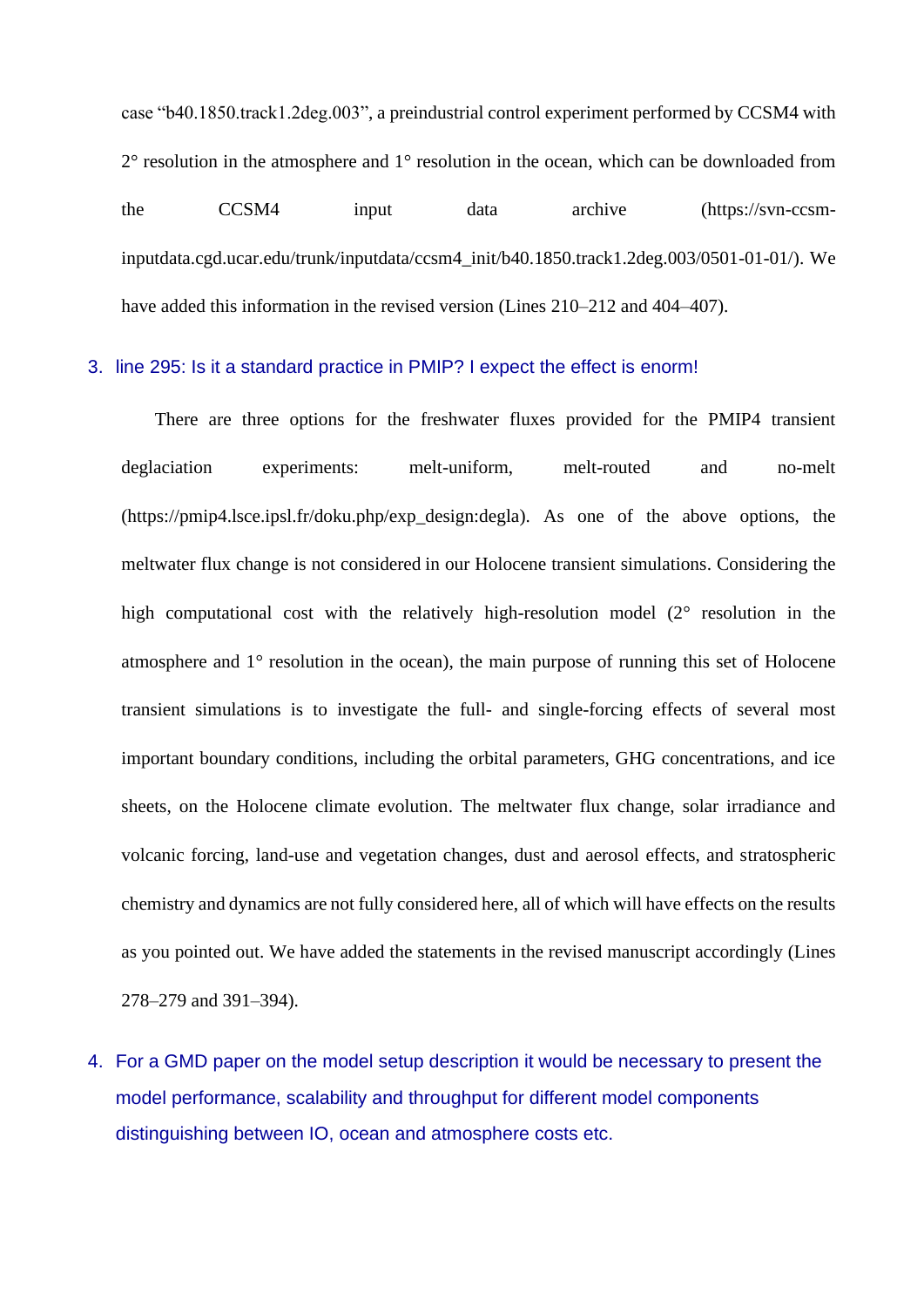Since this is a GMD paper on the model experiment description rather than on the model description, our main focus is on the model experimental setup and boundary conditions for the Holocene transient climate simulations, which is detailed in Section 3. Here we only give a very short model description in Section 2. Both us and the first reviewer think that there is no need to get more in depth, as the model is fully described in the cited literature (Lines 165–183). As you suggested before, more details in the model description on the parameterizations and coefficients used in the ocean and atmosphere have been added in the revised manuscript accordingly (Lines 168–172 and 176–180). Further information on the model performance, scalability, and throughput for different model components distinguishing between IO, ocean and atmosphere costs, etc., as you kindly mentioned above, are documented in the CCSM4/CESM1 special collection of the *Journal of Climate* (see http://journals.ametsoc.org/collection/CCSM4- CESM1), and additional model simulations for the past and present climates can be found, for instance, in Goldner et al. (2014), Song and Zhang (2018, 2019), and Park et al. (2019). We have added this information in the revised version (Lines 183–187).

5. My main comment is that the preliminary results are limited by one page and one plot which sounds a bit poor (10% of the paper). In the discussion of Fig.5 the authors try to interpret the drivers of Holocene climate GMST anomaly by using the additional 4 experiments where they sequentially turn off different boundary conditions. If I interpret Fig. 5 correctly I see that the anomalies in these 4 experiments do not sum to the reference experiment (HT-ALL) containing all boundary conditions. This points to the high level of nonlinearity in the system and reduces the confidence of the discussion in the results section.

In the revised manuscript, we have added more preliminary results about the spatial distribution and zonal average of annual and seasonal surface air temperature changes at 6 ka in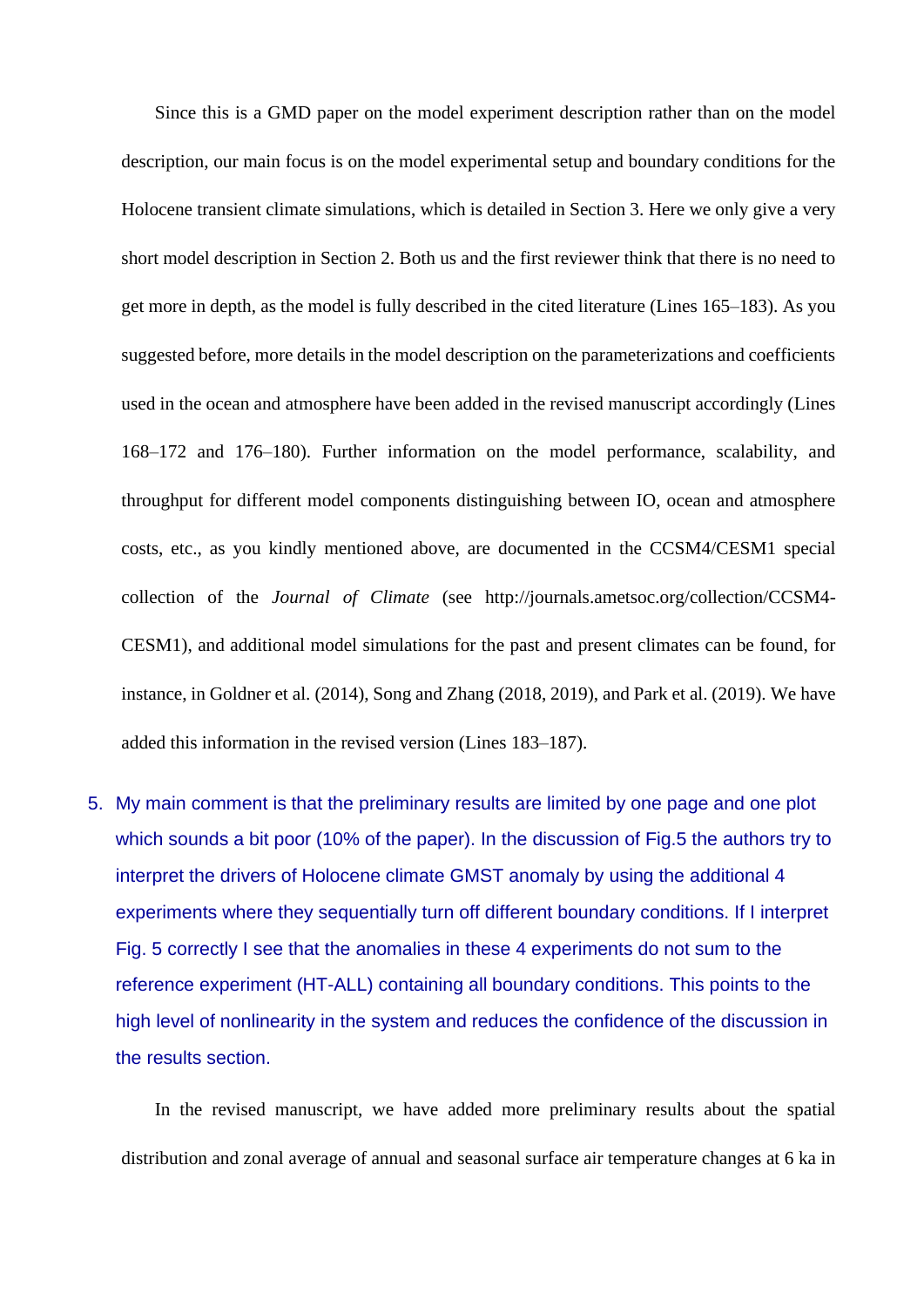the HT-ALL simulation, as well as their comparisons with the mid-Holocene changes in the 14 PMIP4 model simulations and their arithmetic mean. Section 4 now extends to more than two pages with the addition of one Table and two plots. Please refer to the revised Section 4 (Lines 299–343), Table 3, and Figures 6 and 7 for more details.

You are right that relative to the average for 1750–1850 CE (0.2–0.1 ka) of the full-forcing (HT-ALL) simulation, the annual GMST anomalies since 10 ka in the three single-forcing experiments (HT-ORB, HT-GHG, and HT-ICE) do not sum to the anomaly in the reference experiment (HT-ALL) containing all boundary conditions as seen from Fig. 5 or the following Fig. R1D, which points to a level of nonlinearity in the system. First of all, rather than sequentially turning off different boundary conditions, the three single-forcing experiments are forced by only one of the three boundary conditions (i.e., orbital parameters, atmospheric GHGs, and ice sheets), with the other two boundary conditions fixed at 11.5 ka (see Lines 282–287 and Table 2 for experimental setup) in this study. Second, this nonlinearity in the system revealed from our HT-11.5 ka transient simulations performed by CESM1.2.1 also exists in other transient simulations covering the whole Holocene performed by CCSM3, LOVECLIM, and FOMOUS as shown in Liu et al. (2014). As displayed in the following Fig. R1A–C, relative to the average values between 1.5 and 0.5 ka of the full-forcing simulation, the global annual mean temperature anomalies in the single-forcing experiments do not simply sum to the anomaly in the all-forcing experiment in CCSM3, LOVECLIM, and FOMOUS, which is particularly evident for the evolution since 10 ka. However, after simply summing the anomalies in the single-forcing experiments and then through some translations or parallel shifts, the gray curve in Fig. R1A–C (the "sum" of the single-forcing simulations) is overall comparable to the all-forcing simulation in the three models. This kind of summation, through some translations or parallel shifts, also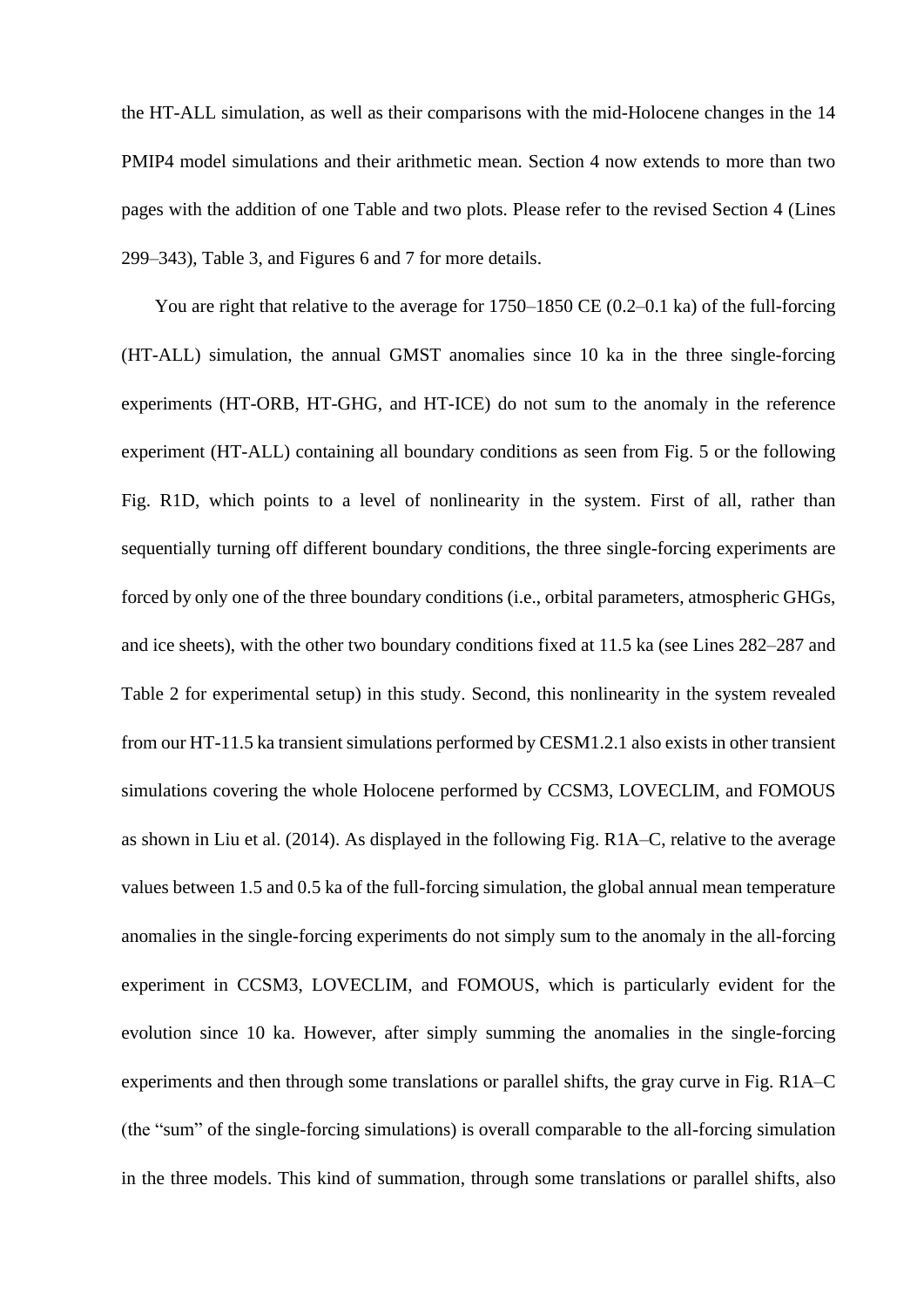reflects a level of nonlinearity in the system. Therefore, the nonlinearity in the system is not unique in our transient simulations performed by CESM1.2.1, but is commonly existed in other transient simulations performed by CCSM3, LOVECLIM, and FOMOUS, which will have some effects on the results and calls for further investigation in the future. We have added this point in the revised manuscript accordingly (Lines 355–359).



Figure R1: Global annual mean temperature anomaly under the all forcing (ALL, black) and the single forcings [GHG, orange; orbital, cyan; ICE, green; and meltwater flux, magenta (only in CCSM3), as well as the sum of the single forcing simulations (SUM, gray) relative to the average values between 1.5 and 0.5 ka of the full-forcing simulation in (A) CCSM3, (B) LOVECLIM, and (C) FAMOUS as adopted from Liu et al. (2014). (D) Global annual mean temperature anomaly since 10 ka under the all-forcing (HT-ALL, black) and the single-forcing (HT-ORB,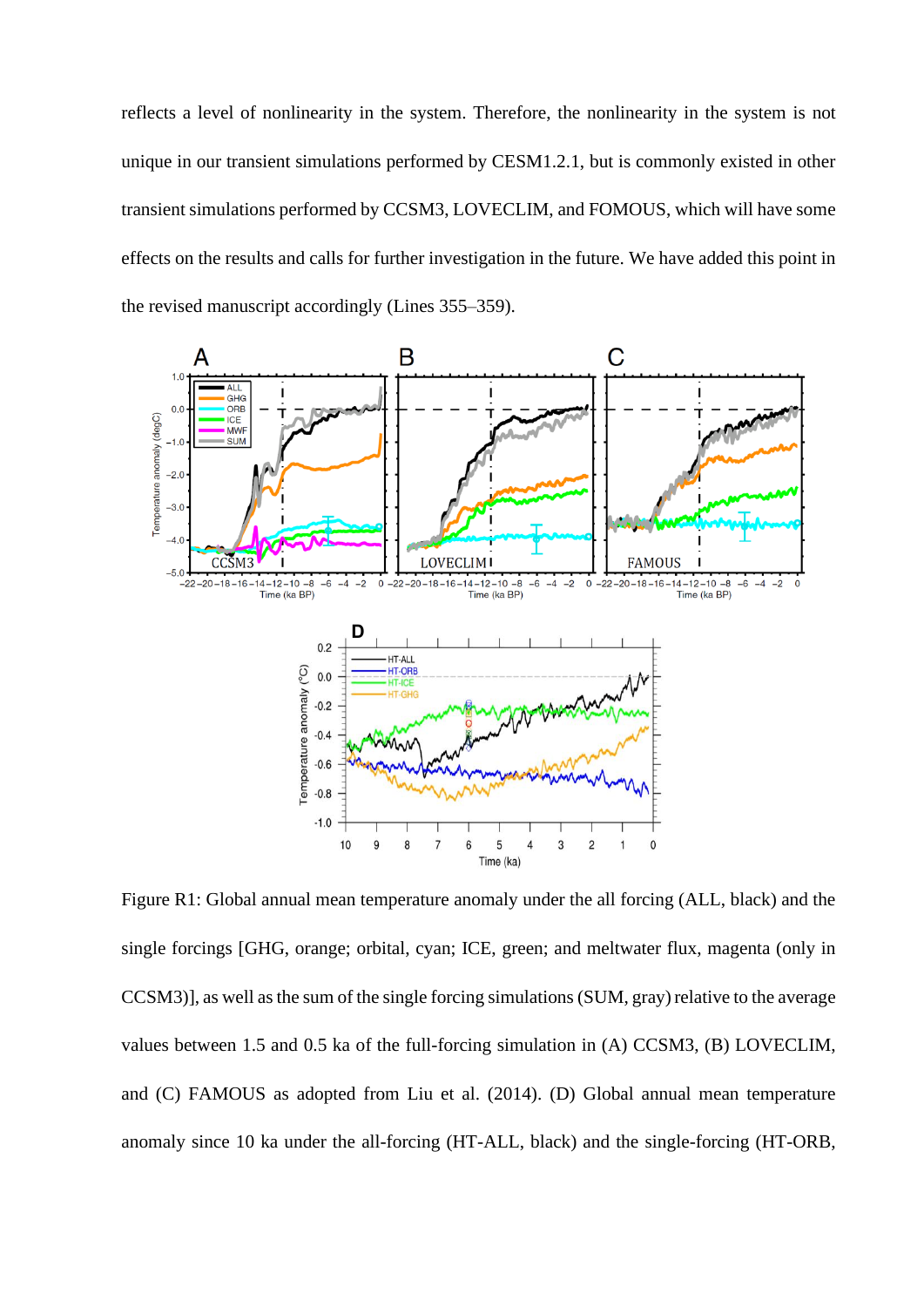blue; HT-ICE, green; and HT-GHG, orange) simulations relative to the last 101 years (0.2–0.1 ka) of the full-forcing (HT-ALL) simulation by CESM1.2.1 from this study.

## Reference:

- Liu, Z., Zhu, J., Rosenthal, Y., Zhang, X., Otto-Bliesner, B. L., Timmermann, A., Smith, R. S., Lohmann, G., Zheng, W., and Timm, O. E.: The Holocene temperature conundrum, P. Natl. Acad. Sci., 111, E3501–E3505, doi:10.1073/pnas.1407229111, 2014.
- 6. I would like to see some key diagnostics from PMIP4 and how the HT-ALL experiment aligns with the other models. As an example one could look into Chris M. Brierley 2020 (https://doi.org/10.5194/cp-16-1847-2020, 2020) and do the comparison.

As you suggested, we have added some key diagnostics from PMIP4 and how the HT-ALL experiment aligns with the other models in the revised Section 4 with the additions of Table 3 and Figures 6 and 7. More specifically, following Brierley et al. (2020) as you mentioned, the spatial distribution of annual and seasonal (DJF and JJA mean) surface air temperature changes at 6 ka in the HT-ALL simulation is additionally displayed in Figure 6 and compared with the mid-Holocene changes in the arithmetic mean of the 14 PMIP4 models. Moreover, the global and zonal mean changes in annual and seasonal temperature changes at 6 ka averaged over the zonal bands of  $60^{\circ} - 90^{\circ}N$ ,  $30^{\circ} - 60^{\circ}N$ ,  $0^{\circ} - 30^{\circ}N$ ,  $30^{\circ}S - 0^{\circ}$ ,  $60^{\circ} - 30^{\circ}S$ , and  $90^{\circ} - 60^{\circ}S$  in the HT-ALL simulation are quantitatively compared with those in the 14 PMIP4 models and their arithmetic mean (Table 3 and Figure 7). As a whole, the above key diagnostics show that both at global and zonal mean scales, the annual and seasonal mean changes in surface air temperature at 6 ka in our HT-ALL simulation lie within the range of the 14 PMIP4 model results and are overall stronger than their arithmetic means. In particular, the annual and seasonal mean GMSTs